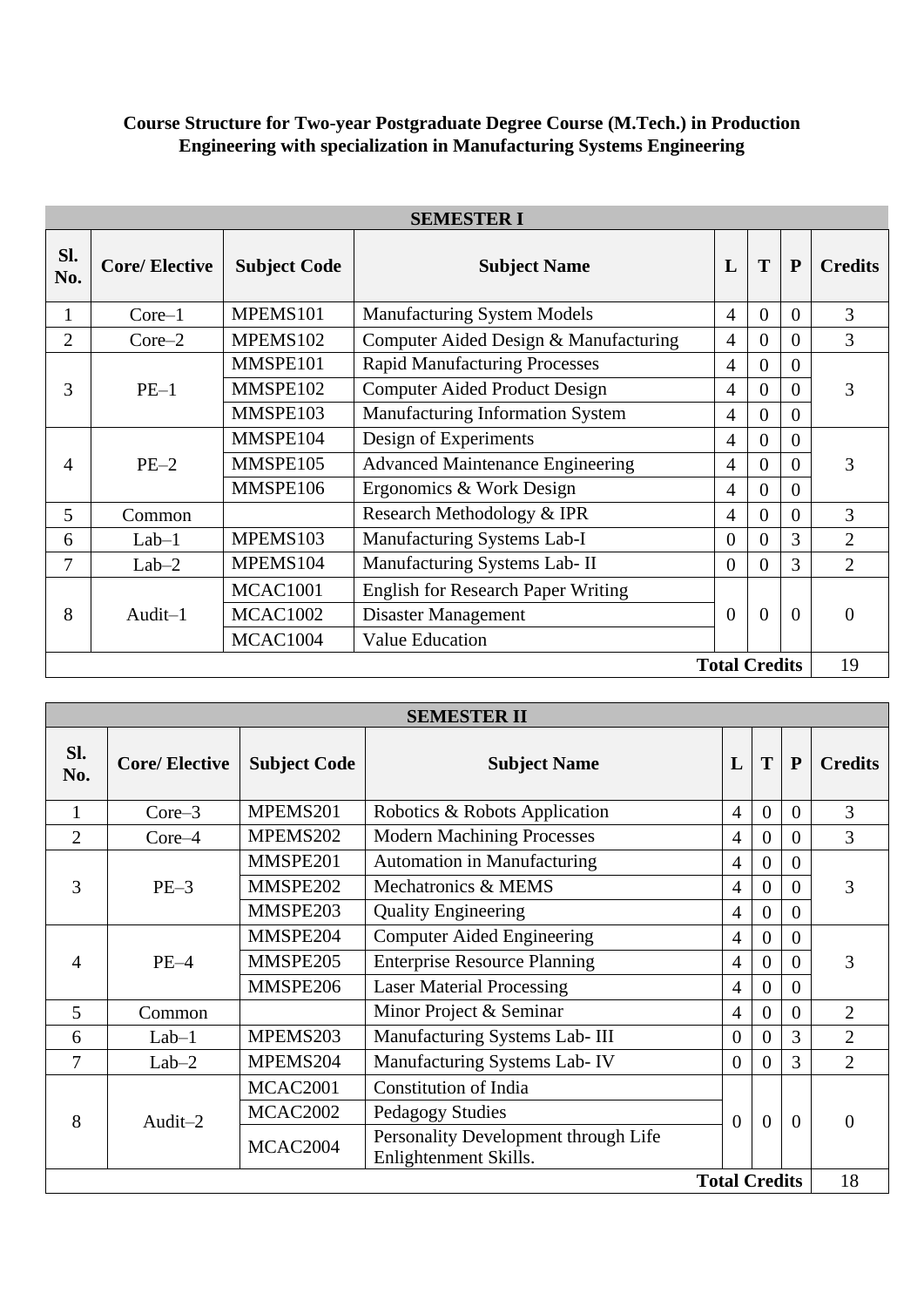| <b>SEMESTER III</b> |                      |                     |                                          |                |          |                      |                |  |  |  |
|---------------------|----------------------|---------------------|------------------------------------------|----------------|----------|----------------------|----------------|--|--|--|
| SI.<br>No.          | <b>Core/Elective</b> | <b>Subject Code</b> | <b>Subject Name</b>                      | L              |          | P                    | <b>Credits</b> |  |  |  |
|                     |                      | MMSPE301            | Finite Element Analysis in Manufacturing |                |          |                      |                |  |  |  |
|                     | $PE-5$               | MMSPE302            | Design of Hydraulic & Pneumatic Systems  | $\overline{4}$ | $\theta$ | $\Omega$             | 3              |  |  |  |
|                     |                      | MMSPE303            | Discrete System Simulation               |                |          |                      |                |  |  |  |
|                     |                      | MMSOE301            | <b>World Class Manufacturing</b>         |                |          |                      | 3              |  |  |  |
| 2                   | $OE-1$               | MMSOE302            | <b>Sustainable Manufacturing</b>         | $\overline{4}$ | $\Omega$ | $\Omega$             |                |  |  |  |
|                     |                      | MMSOE303            | Micro & Nano Manufacturing               |                |          |                      |                |  |  |  |
| 3                   | Minor Project        |                     | Dissertation (Phase-I)                   | $\overline{0}$ | 0        | 20                   | 10             |  |  |  |
|                     |                      |                     |                                          |                |          | <b>Total Credits</b> | 16             |  |  |  |

| <b>SEMESTER IV</b>   |                                     |  |                         |  |   |    |                |  |  |  |  |
|----------------------|-------------------------------------|--|-------------------------|--|---|----|----------------|--|--|--|--|
| Sl.<br>No.           | <b>Core/Elective   Subject Code</b> |  | <b>Subject Name</b>     |  | T |    | <b>Credits</b> |  |  |  |  |
|                      | <b>Major Project</b>                |  | Dissertation (Phase-II) |  |   | 32 | 16.            |  |  |  |  |
| <b>Total Credits</b> |                                     |  |                         |  |   |    |                |  |  |  |  |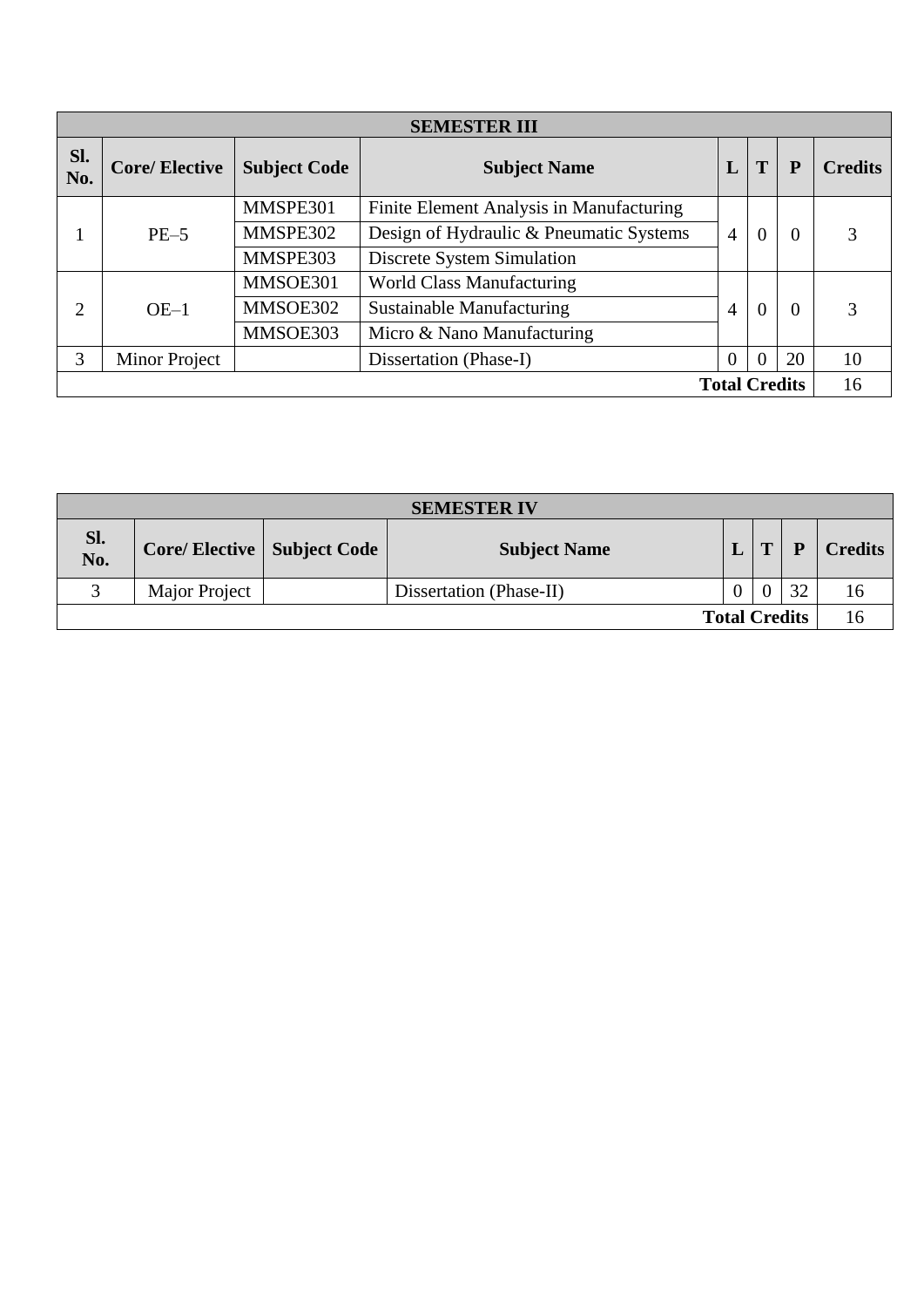| <b>SEMESTER I</b> |                      |                     |                                       |   |          |                |                |  |  |  |  |
|-------------------|----------------------|---------------------|---------------------------------------|---|----------|----------------|----------------|--|--|--|--|
| Sl.No             | <b>Core/Elective</b> | <b>Subject Code</b> | <b>Subject Name</b>                   |   | Т        | ${\bf P}$      | <b>Credits</b> |  |  |  |  |
|                   | Core-I               | MPECC101            | <b>Advanced CAD</b>                   | 4 |          | $\overline{0}$ |                |  |  |  |  |
| 2.                | $Core-II$            | MPECC102            | <b>Computer Aided Manufacturing</b>   | 4 | $\theta$ | $\overline{0}$ |                |  |  |  |  |
| 3.                |                      | MCCPE101            | <b>Rapid Manufacturing Processes</b>  |   |          |                |                |  |  |  |  |
| 4.                | $PE-I$               | MCCPE102            | Precision Engineering                 |   |          |                |                |  |  |  |  |
|                   |                      | MCCPE103            | and<br>for<br>Manufacturing<br>Design |   |          |                |                |  |  |  |  |
| $\mathcal{L}$ .   |                      |                     | Assembly                              |   |          | $\theta$       |                |  |  |  |  |

**Course Structure for Two-year Postgraduate Degree Course (M.Tech.) in Production Engineering with specialization in Robotics&CAD/CAM**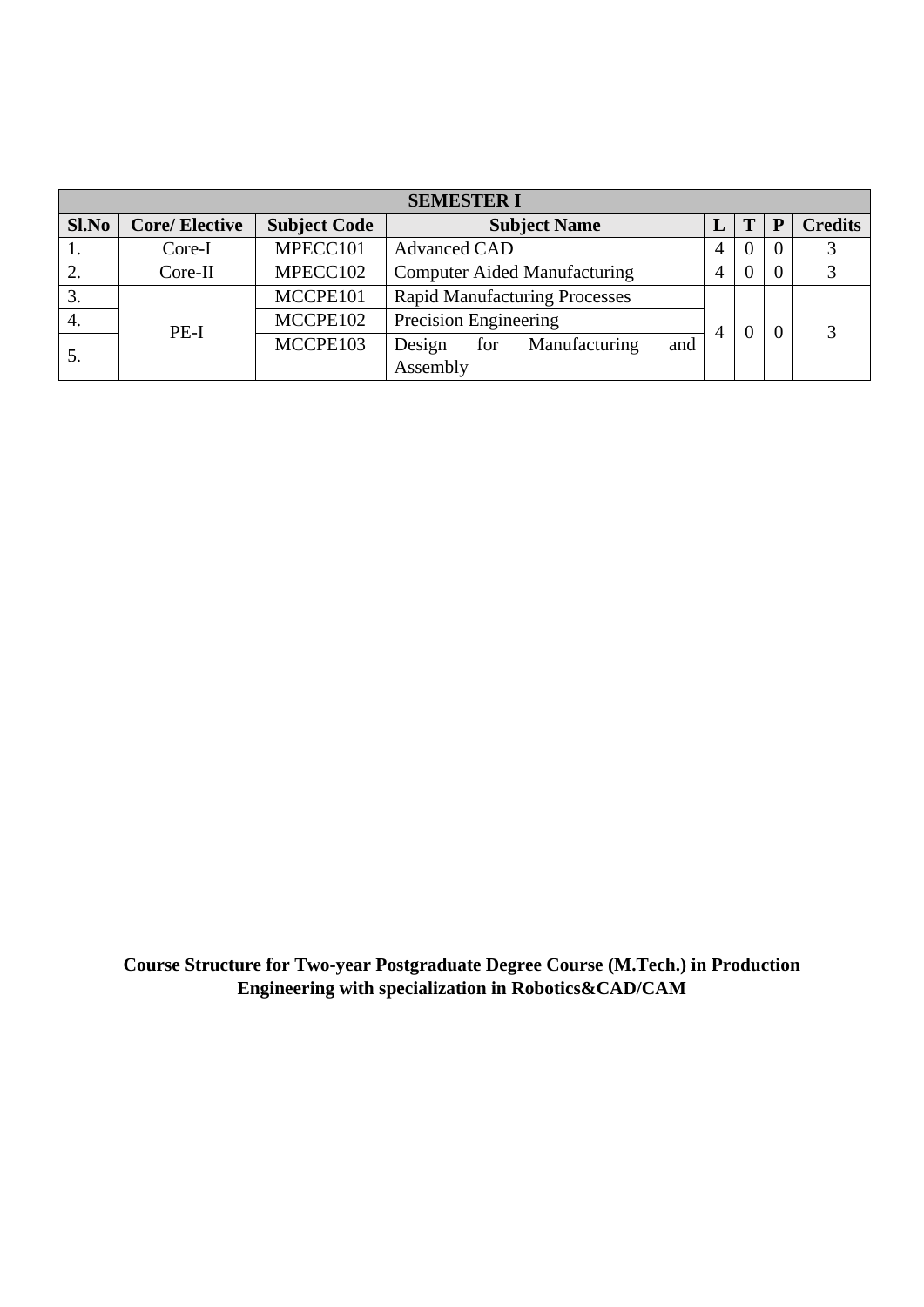| 6.                   |          | MCCPE104 | Finite<br>Analysis<br>Element<br>in |                |                |          |                |  |
|----------------------|----------|----------|-------------------------------------|----------------|----------------|----------|----------------|--|
|                      |          |          | Manufacturing                       |                |                |          |                |  |
| 7.                   | $PE-II$  | MCCPE105 | <b>Design Optimization</b>          | 4              | $\overline{0}$ | $\theta$ |                |  |
| 8.                   |          | MCCPE106 | Design of Hydraulic and Pneumatic   |                |                |          |                |  |
|                      |          |          | <b>Systems</b>                      |                |                |          |                |  |
| 9.                   | Common   |          | Research Methodology & IPR          | $\overline{4}$ | $\theta$       | $\theta$ | 3              |  |
| 10.                  | Lab-I    | MPECC103 | Computer Aided Design Lab           | $\Omega$       | $\overline{0}$ | 3        | 2              |  |
| 11.                  | $Lab-II$ | MPECC104 | <b>CAM Lab</b>                      | $\theta$       | $\theta$       | 3        | $\overline{2}$ |  |
| 12.                  | Audit-1  |          |                                     |                |                |          |                |  |
| <b>Total Credits</b> |          |          |                                     |                |                |          |                |  |

| <b>SEMESTER II</b>    |                      |                     |                                          |                |          |                |                |  |  |  |
|-----------------------|----------------------|---------------------|------------------------------------------|----------------|----------|----------------|----------------|--|--|--|
| Sl.<br>N <sub>0</sub> | <b>Core/Elective</b> | <b>Subject Code</b> | <b>Subject Name</b>                      | L              | T        | $\mathbf{P}$   | <b>Credits</b> |  |  |  |
| 1.                    | Core-III             | MPECC201            | Robotics & Robots Application            | $\overline{4}$ | $\theta$ | $\Omega$       | 3              |  |  |  |
| 2.                    | Core-IV              | MPECC202            | Automation in Manufacturing              | $\overline{4}$ | $\Omega$ | $\overline{0}$ | 3              |  |  |  |
| 3.                    |                      | MCCPE201            | <b>Computer Integrated Manufacturing</b> |                |          |                |                |  |  |  |
| 4.                    | PE-III               | MCCPE202            | <b>Concurrent Engineering</b>            | $\overline{4}$ | $\theta$ | $\Omega$       | 3              |  |  |  |
| 5.                    |                      | MCCPE203            | <b>Computer Aided Process Planning</b>   |                |          |                |                |  |  |  |
| 6.                    |                      | MCCPE204            | <b>Mechanics of Advanced Materials</b>   |                |          |                |                |  |  |  |
| 7.                    | PE-IV                | MCCPE205            | Simulation and modeling                  | $\overline{4}$ | $\theta$ | $\Omega$       | 3              |  |  |  |
| 8.                    |                      | MCCPE206            | <b>Robotic Material Handling</b>         |                |          |                |                |  |  |  |
| 9.                    | Common               |                     | Minor Project & Seminar                  | $\overline{2}$ | $\Omega$ | 3              | 2              |  |  |  |
| 10.                   | $Lab-III$            | MPECC203            | Robotics Lab                             | $\overline{0}$ | $\Omega$ | 3              | $\overline{2}$ |  |  |  |
| 11.                   | Lab-IV               | MPECC204            | Simulation Lab                           | $\Omega$       | $\Omega$ | 3              | $\overline{2}$ |  |  |  |
| 12.                   | Audit-2              |                     |                                          |                |          |                |                |  |  |  |
| <b>Total Credits</b>  |                      |                     |                                          |                |          |                |                |  |  |  |